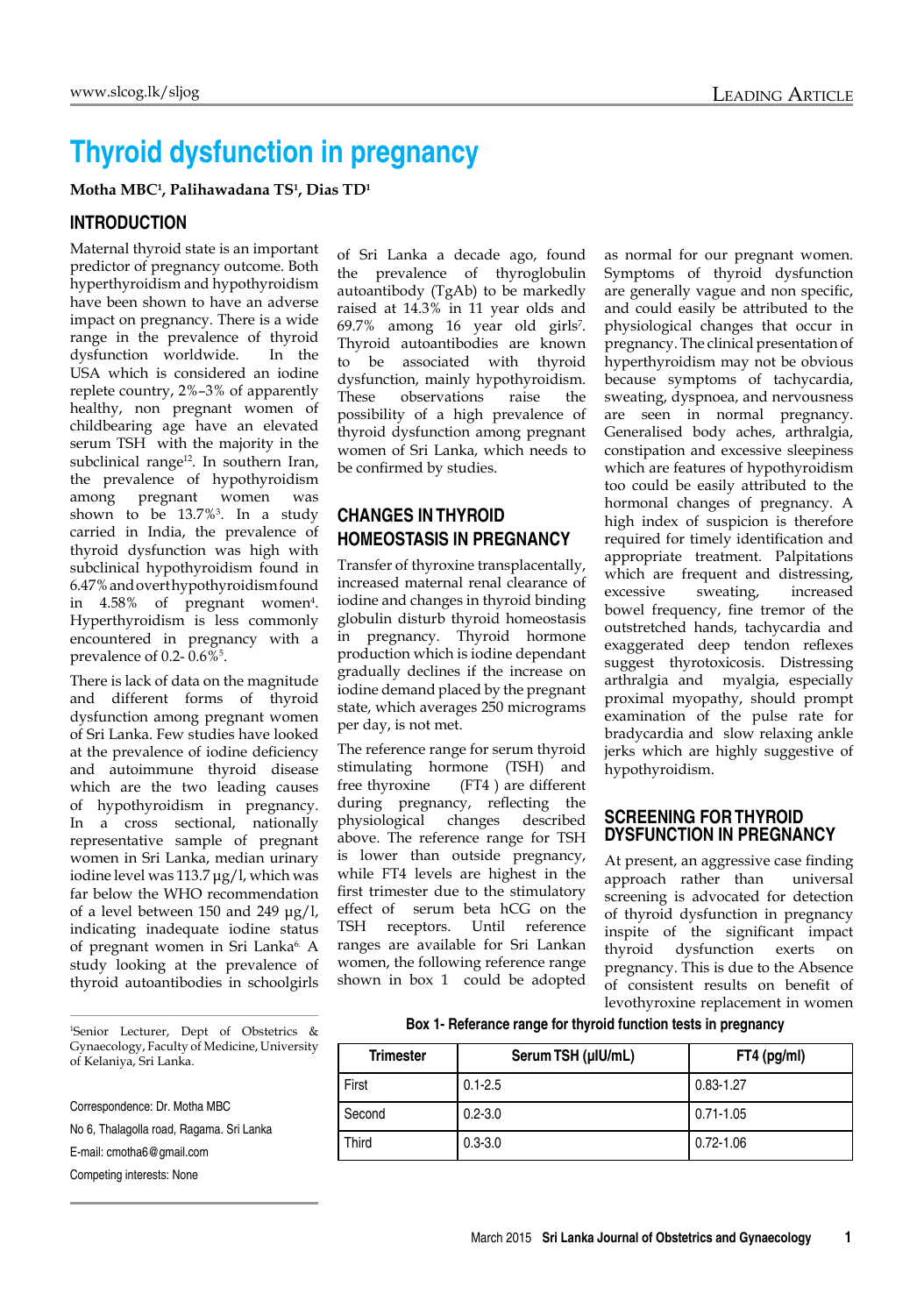with subclinical hypothyroidism, which forms the majority of thyroid dysfunction. However, a target case finding approach appears ineffective as the prevalence of SCH and overt hypothyroidism have found to be equal in targeted thyroid tested and untested women, while in another study testing only women in the high risk group was shown to miss a third of those with overt/subclinical hypothyroidism . The cost effectiveness of a universal screening program has also been demonstrated based on the assumption that treatment of SCH has an effect on IQ of the offspring, though studies are yet to confirm this . Until the results of such studies shed new light, a case finding approach is currently recommended.

All pregnant women should be assessed with serum TSH at the booking visit if any one of the features listed in Box 2 is found to be present. If TSH is abnormal (high or low) free T4 should be assessed.

# **Thyroid dysfunctionhypothyroidism**

Worldwide, iodine deficiency is the commonest cause of hypothyroidism, while chronic autoimmune thyroiditis remains the leading cause in the developed world. Overt hypothyroidism is defined as an elevated serum TSH and low free T4 (FT4) or TSH> 10µIU/ml irrespective of the FT4 level. Miscarriage, preterm

birth, gestational hypertension, low birth weight and fetal loss are known complications of maternal hypothyroidism<sup>ii. 8 9</sup> The fetus requires adequate thyroxine for central nervous system maturation in early gestation and is totally dependant on maternal thyroxine due to the inability of its thyroid gland to synthesize thyroxine until early second trimester<sup>10</sup>. Maternal hypothyroidism is therefore associated with the much feared complication of neurodevelopmental delay in the offspring<sup>11</sup>.

Subclinical hypothyroidism (SCH) defined as elevated TSH (based on trimester specific reference range) with normal free T4 level too appears to have an adverse impact on the pregnancy with increased incidence of miscarriage, gestational diabetes mellitus, gestational hypertension and pre eclampsia. 12. The association between maternal SCH and impaired neuropsychological development in the offspring is less consistent than for overt hypothyroidism.

Levothyroxine is used to treat overt hypothyroidism. The benefits of levothyroxine therapy on subclinical hypothyroidism is less convincing with some studies failing to show a significant benefit in the absence of thyroid autoantibodies 8 13. A prospective randomized controlled trial by the National Institute of Child Health and Human Development – USA and similar studies which are underway, will hopefully enlighten us this area in the near future. Given the fact that levothyroxine is relatively cheap and devoid of significant side effects, most authorities incline towards prescribing levothyroxine for SCH even in the absence of thyroid autoantibodies. Isolated hypothyroxinaemia (normal TSH with low FT4) does not need to be treated.

The aim of treatment should be maintenance of TSH within the trimester specific reference range. Serum TSH is adequate for monitoring maternal thyroid status and should be assessed every 4 weeks during pregnancy.

In women with pre existing hypothyroidism contemplating pregnancy, periconceptional care should ensure that TSH is maintained within the reference range for the first trimester (ie TSH  $\leq$  2.5  $\mu$ iu/ml). It also important to increase chances of conception as infertility is known to be associated with SCH. In case of unplanned pregnancy, the dose of thyroxine should be increased by 25- 30% of the preconception dosage as early as possible while awaiting the result of TSH. In all other women seen at any other time in pregnancy, a TSH should be performed as soon as possible and maintained within the trimester specific referance range. In a woman newly diagnosed to have overt hypothyroidism, the usual starting dose of thyroxine is 2µg/ Kg/d (maximum of  $2.5 \mu g /Kg/d$ ). TSH performed at 4 weeks should help in titrating the dose thereafter.

The woman should be advised on general measures that enhance the

#### **Box 2- Clinical features that require thyroid assessment in pregnancy**

| $\blacksquare$ | A family history of autoimmune thyroid disease, hypothyroidism or hyperthyroidism |
|----------------|-----------------------------------------------------------------------------------|
| $\blacksquare$ | Presence of a goitre                                                              |
| п              | Presence of thyroid antibodies, primarily thyroid peroxidase antibodies (TPOAb)   |
| $\blacksquare$ | Symptoms or clinical signs suggestive of hypothyroidism or hyperthyroidism        |
| $\blacksquare$ | Women with type 1 diabetes mellitus, or other autoimmune disorders                |
| п              | Women with a history of infertility                                               |
| $\blacksquare$ | Women with a prior history of miscarriage or preterm delivery                     |
| $\blacksquare$ | Women with prior therapeutic head or neck irradiation or prior thyroid surgery    |
| $\blacksquare$ | Women currently receiving Levothyroxine replacement                               |
| $\blacksquare$ | Women living in a region presumed to be jodine deficient                          |
|                |                                                                                   |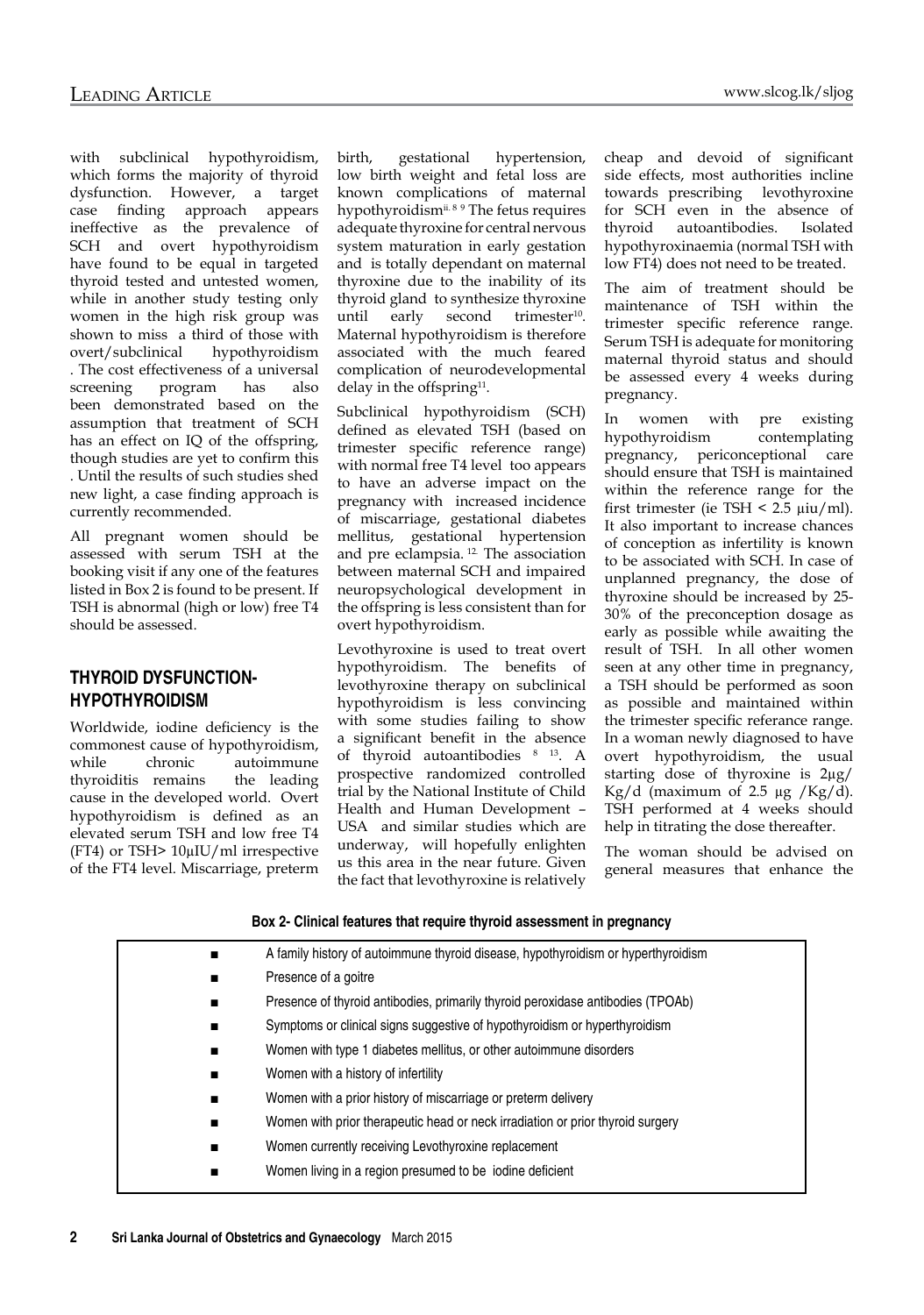absorption of thyroxine. Taking thyroxine on an empty stomach upon waking in the morning with a lapse of at least half an hour until a drink or meal and avoiding taking iron and calcium supplements concomitantly should be advised upon.

Thyroxine is safe during breast feeding. Women with pre existing hypothyroidism could be maintained on their pre pregnancy dose of thyroxine with serum TSH reviewed at 6 weeks postpartum. Neonatal TSH should be tested within the first week.

## **Thyroid dysfunctionhyperthyroidism**

'Transient thyrotoxicosis of pregnancy' occur due to the stimulatory effect of serum  $β$  hCG on the TSH receptor and the commonest cause of thyrotoxicosis in pregnancy which is known to affect 1-3% of pregnancies. Graves disease remains the commonest pathological cause of maternal hyperthyroidism in pregnancy<sup>14</sup>. Complications of maternal hyperthyroidism include miscarriage, gestational hypertension, preterm birth, fetal growth restriction, stillbirth, low birth weight, thyroid storm, and maternal congestive heart failure. High levels of maternal thyroid receptor stimulating antibodies (TRAb) which characterises Graves disease, is associated with an increased risk of fetal/neonatal thyrotoxicosis, which although transient can cause significant morbidity<sup>15</sup>.

Overt hyperthyroidism is characterised by depressed serum TSH and high levels of free T4. Overt hyperthyroidism can be treated though there is a lack of evidence of benefit in treatment of subclinical hyperthyroidism ( depressed TSH levels with normal FT4) or isolated hyperthyroxinaemia (normal levels of TSH with elevated FT4) in pregnancy. Antithyroid drugs are the mainstay of management of maternal hyperthyroidism. Propylthoiuracil should be used in the first trimester of pregnancy due to lesser risk of teratogenicity while Carbimazole may be commenced from the second trimester onwards. This will reduce the risk of liver toxicity associated with prolonged use of Propylthiouracil.

The usual starting dose for Propylthiouracil is 100-300mg daily in divided doses and for Carbimazole it is 10-15mg daily in divided doses. Antithyroid drugs have no place in managing thyrotoxicosis associated<br>with hyperemesis gravidarum, with hyperemesis gravidarum, though beta blockers could be used if troublesome hypermetabolic symptoms are present.

The aim of treatment in thyrotoxicosis is to maintain FT4 in the upper normal range using the smallest dose of antithyroid drug. This reduces the risk of fetal hypothyroidism. Beta adrenergic blocking agents (Eg Propranolol 20-40 mg 6 hourly ) may be used for controlling troublesome hypermetabolic symptoms such as palpitations and tremulousness, with the dose reduced as early as possible in view of risk of fetal growth restriction, fetal bradycardia and neonatal hypoglycaemia. In the vast majority of cases, beta blockers could be discontinued in 1-2 weeks. Thyroidectomy is rarely indicated to control hyperthyroidism and if required, is usually performed in the second trimester. Radioactive iodine is contraindicated during pregnancy.

woman with pre-existing hyperthyroidism, should be rendered euthyroid before attempting pregnancy with TSH maintained within the reference range for the first trimester. If radioactive iodine has been used to achieve euthyroidism, conception should be delayed for a minimum of 6 months.

Women with Graves disease may experience disease flares in the first trimester, though a gradual improvement is expected as pregnancy advances. Discontinuation of all antithyroid therapy is feasible in 20%–30% of patients in the third trimester. The exceptions are women with high levels of thyroid receptor stimulating antibodies (TRAb), in whom it is needed to be continued until delivery. Maternal serum TRAb levels should be determined between 24 to 28 weeks in women with active hyperthyroidism, those with a history of thyroidectomy for treatment of hyperthyroidism, those treated with radioiodine and in women who have had an infant with hyperthyroidism.

Fetal wellbeing could be affected in the presence of elevated TRAb and in poorly controlled hyperthyroidism<sup>16</sup>.

Ultrasonography appearance of fetal tachycardia (>170 bpm, persistent for over 10 minutes), fetal growth restriction, fetal goiter, accelerated bone maturation, signs of congestive heart failure, and fetal hydrops may suggest potential underlying fetal hyperthyroidism<sup>17</sup>.

 American thyroid association recommends to offer serial fetal wellbeing assessment in women who have uncontrolled hyperthyroidism and/or women with high TRAb levels (greater than three times the upper limit of normal). These women should be managed under a maternal–fetal medicine specialist and monitoring should include ultrasound for heart rate, growth, amniotic fluid volume, and fetal goiter 18.

#### **Postpartum thyroid dysfunction**

Autoimmune thyroiditis is characterised by thyroid inflammation caused by autoantibodies. Thyroid peroxidase antibodies (TPO Ab) and thyroglobulin antibodies (TgAb) are the two most important autoantibodies described. These antibodies when present in high titres could cause a destructive thyroiditis which classically results in hyperthyroidism due to release of preformed hormones followed by hypothyroidism due to exhaustion of thyroid reserve and finally euthyroidism. In the western world, 10-20% of pregnant euthyroid women were found to have thyroid autoantibodies in first trimester. There is a growing body of evidence linking adverse pregnancy outcomes with autoimmune thyroiditis even in the absence of thyroid dysfunction. Development of overt or subclinical hypothyroidism, miscarriage, preterm delivery, placental abruption, postpartum depression and reduced IQ in the offspring are some of the adverse associations described<sup>19</sup>. In the only prospective interventional trial to date, levothyroxine replacement in TPOAb positive women has shown to significantly reduce the rate of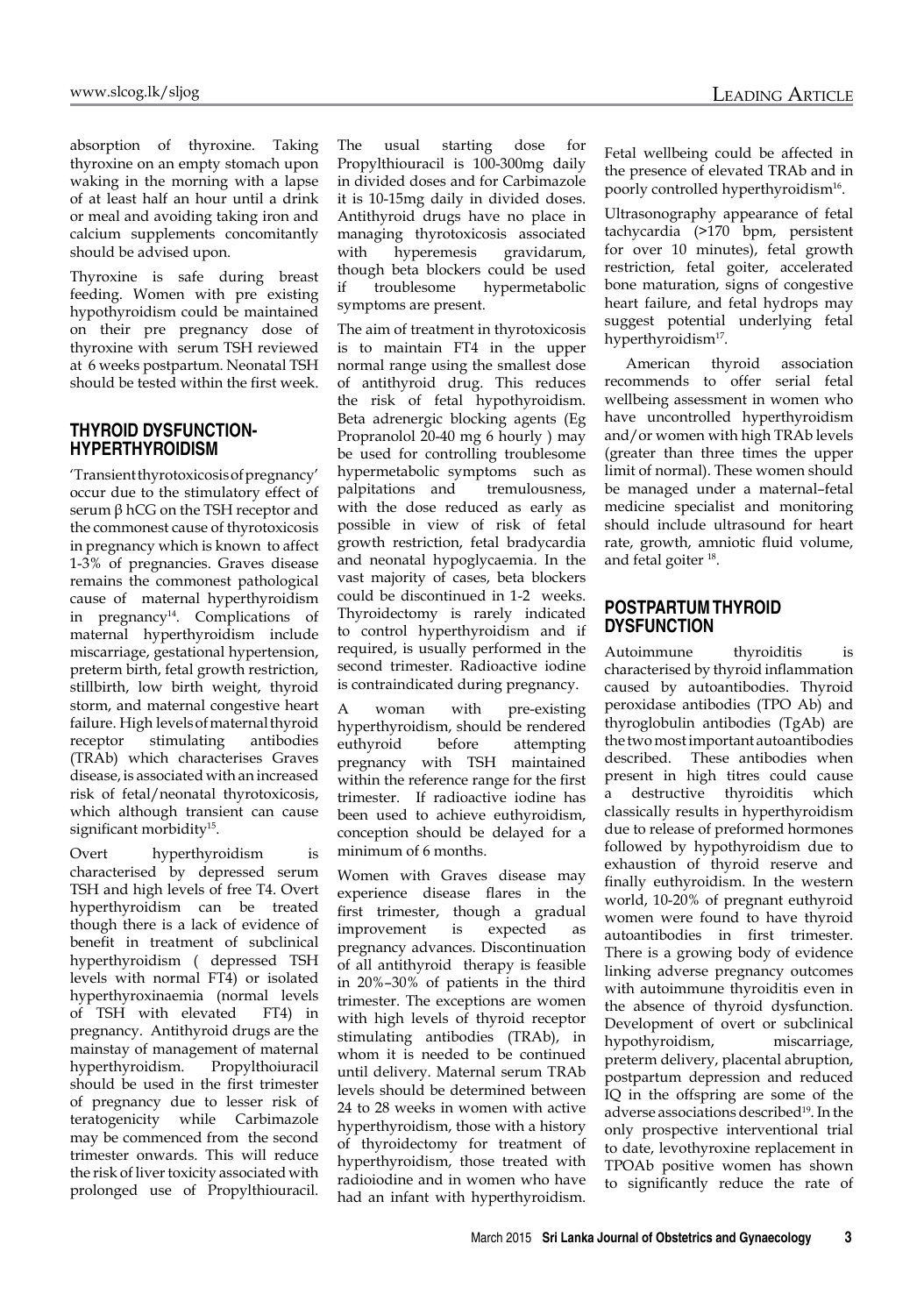positive TPO Ab detected in the first

The classical course of PPTD is a thyrotoxic phase which occurs around 1-4 months following delivery, followed by a hypothyroid state around 4-8 months and finally a state of euthyroidism. A hyperthyroid phase followed by return to normalacy and a hypothyroid phase alone are also identified. Although clinical and biochemical abnormalities are transient in the majority, 20-30% of women will remain permanently

trimester<sup>22</sup>.

#### preterm delivery<sup>20</sup>.

Downregulation of the maternal immune system is pertinent for fetal survival. The maternal immune system which is suppressed during pregnancy, rebounds back to normalacy in the postpartum period. It has been shown that autoantibodies seen in women in the first trimester gradually wane due to the immune tolerance of pregnancy and increase in the postpartum period, at times overshooting the normal level. This autoimmune process could lead to thyroid dysfunction in the postpartum period, which is termed postpartum thyroid dysfunction (PPTD). The incidence of PPTD ranges from 4%- 9%21. It is characterised by elevated thyroid peroxidase (TPOAb) and/ or thyroglobulin antibodies (TgAb) and is the result of an autoimmune destructive process that lies relatively quiescent in the antenatal period. There is lymphocytic infiltration of the thyroid gland and hypoechogenicity of the gland on ultrasound scanning. PPTD has been shown to occur in as much as 33-50% of women with

**Figure 1 – Management of postpartum thyroid dysfunction**